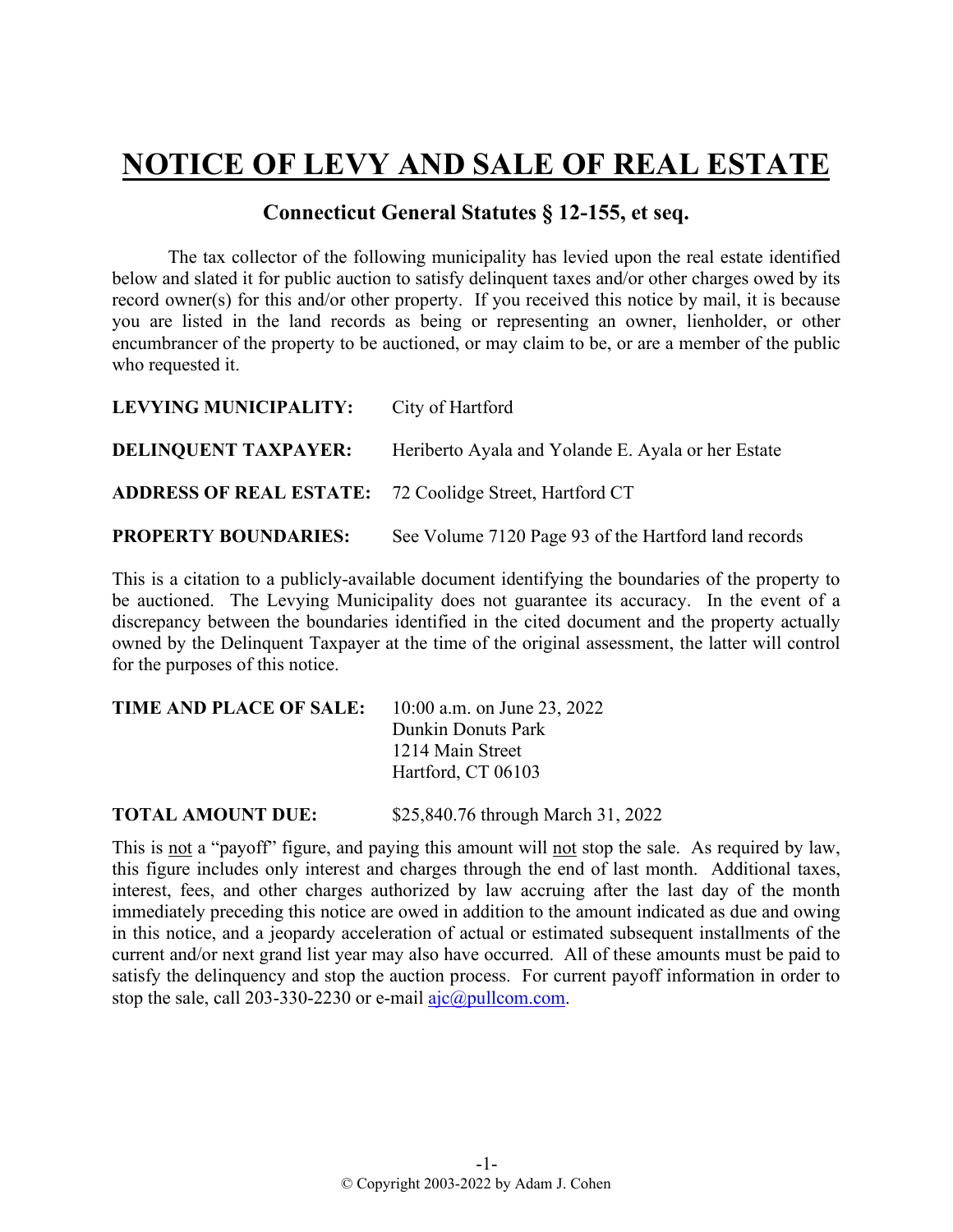**SURVIVING ENCUMBRANCES:** This property will be sold "free and clear" to the winning bidder subject only to: (1) taxes and water/sewer charges laid by the levying municipality which were not yet due and payable at the time of the levy, which is the date accompanying the signature on the first notice of this sale filed in the land records, except as are recovered from the sale; (2) the accrued taxes and water/sewer charges of any other governmental authority against this property and of any assignee of any City tax lien other than those listed in this notice, notified of the tax sale as required by law, or in fact aware of it within six months thereafter; (3) any federal lien recorded until 30 days before the date which is six months after the auction date, except as extinguished pursuant to federal law; (4) easements, covenants and restrictions in favor of other parcels of land predating the time of the levy; (5) solely to the extent any of the delinquencies identified above was assessed on property other than the property to be sold, all encumbrances perfected before this notice was recorded; (6) interests exempt from levy and sale under the Constitution and laws of the United States; (7) the interest of any person or such person's predecessors in title for whom notice of the sale was not sent as required by law, and who had a right to such notice, and who did not in fact know of it within six months thereafter; (8) any monetary encumbrance recorded between April 4, 2022 and the date the first notice of this sale was filed in the land records, unless its holder is notified of the tax sale as required by law or in fact knew of it within six months thereafter; (9) any condemnation or blight violation, notice, fine, or lien in favor of the City or its departments, unless cured to the City's satisfaction by the purchaser after taking title by a deadline selected by the City in its discretion; (10) any other interest not foreclosed by this tax sale procedure under state law; and (11) the effect of any federal, state, or local law and the restrictions and conditions in the tax sale notices and announced at the auction.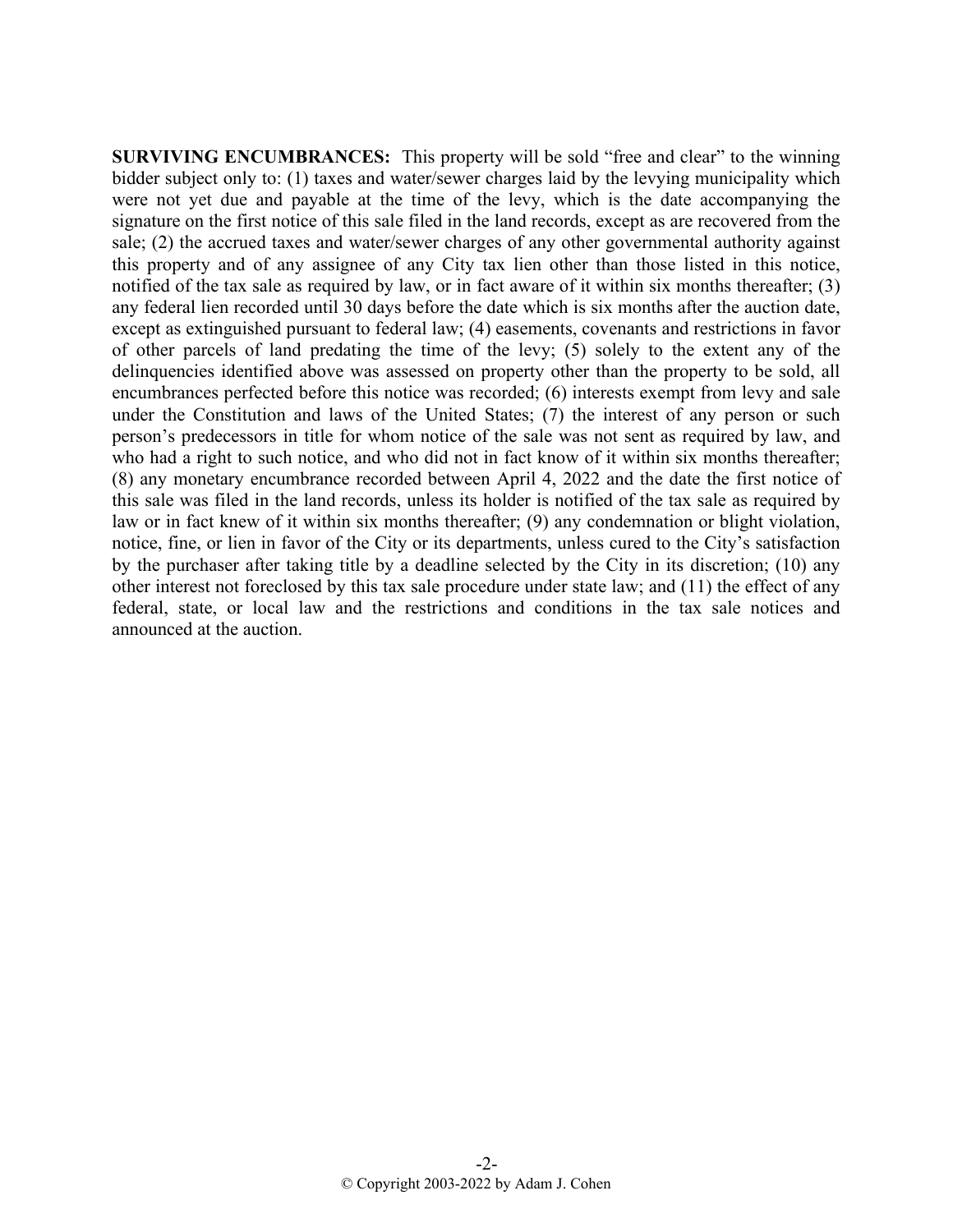**PERSONS TO WHOM THIS NOTICE IS SENT:** The following persons are, or may claim to be, or may represent, the known holders of choate interests which will be affected by the sale. Absent payment in full before the auction or valid redemption within six months thereafter, the respective titles, mortgages, liens, restraints on alienation, and other encumbrances in this property in favor of all persons with actual or constructive notice thereof shall be extinguished.

| Heriberto Ayala and<br>Yolande E. Ayala or her Estate<br>5 Arlington Street<br>Hartford, CT 06106                                                                  | Heriberto Ayala and<br>Yolande E. Ayala or her Estate<br>2 Burgoye Street<br>West Hartford, CT 06110 |                                                                                                                                                                                    | Occupant<br>72 Coolidge Street<br>Hartford, CT 06106                            |
|--------------------------------------------------------------------------------------------------------------------------------------------------------------------|------------------------------------------------------------------------------------------------------|------------------------------------------------------------------------------------------------------------------------------------------------------------------------------------|---------------------------------------------------------------------------------|
| Angel Ayala<br>28 Sanford Street #1<br>Hartford, CT 06120                                                                                                          | Emilio Ayala and Miguel Ayala<br>72 Coolidge Street<br>Hartford, CT 06106                            |                                                                                                                                                                                    | Ezequiel Ayala<br>155 Hillcrest Ave, Apt. E<br>West Hartford, CT 06110          |
| Heriberto Ayala<br>2336 Sharon Drive #1<br>Albany, GA 31707                                                                                                        | Whitney Williams<br>827 Fairwood Drive<br>Culpeper, VA 22701                                         |                                                                                                                                                                                    | <b>Connecticut Attorney General</b><br>165 Capitol Avenue<br>Hartford, CT 06106 |
| UCONN Health Center John Dempsey Hospital<br>263 Farmington Avenue<br>P.O. Box 4034<br>Farmington, CT 06030                                                        |                                                                                                      | Connecticut Light and Power Company<br>d/b/a Eversource Energy<br>c/o Corporation Service Co., Reg. Agent<br>100 Pearl Street, 17 <sup>th</sup> Fl. MC-CSC-1<br>Hartford, CT 06103 |                                                                                 |
| Internal Revenue Service<br><b>Advisory Consolidated Receipts</b><br>7940 Kentucky Dr., Stop 2850F<br>Florence, KY 41042<br>(solely for any inchoate estate taxes) |                                                                                                      | State of Connecticut<br>Dept. of Revenue Services<br>450 Columbus Blvd, Suite 1<br>Hartford, CT 06103                                                                              |                                                                                 |

**(continued)**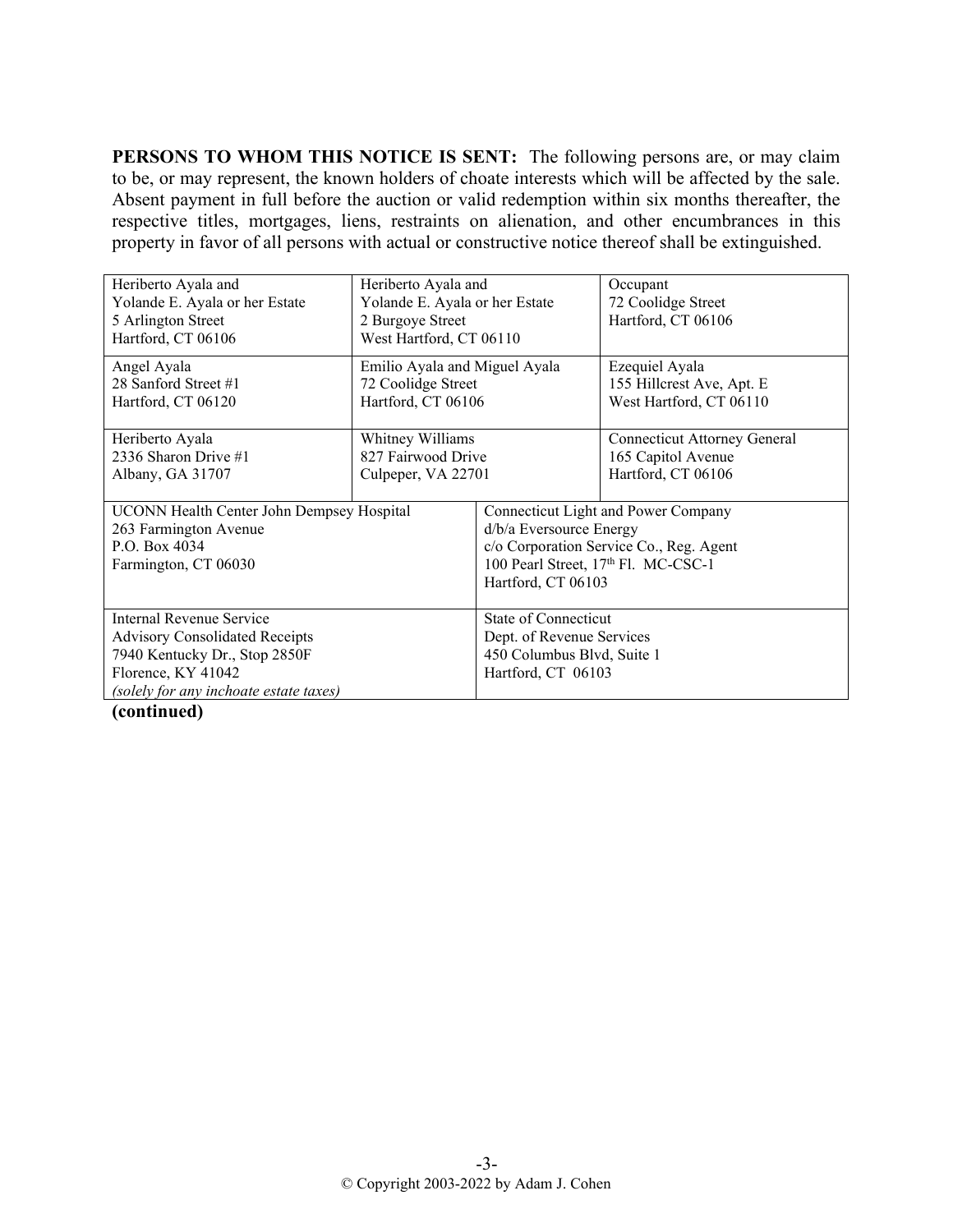| TLOA, Inc.<br>c/o Henry L. Riat, Reg. Agent<br>13125 Chickasaw Road<br>Rancho Cucamonga, CA 91739                                            | TLOA Acquisitions, LLC a/k/a<br>TLOA Acquisitions, LLC - Series 1<br>399 Park Avenue, 6th Fl.<br>New York, NY 10022                                                                                  | Propel Financial 1, LLC<br>c/o Corporation Service Co.,<br>Reg. Agent<br>100 Pearl Street, 17 <sup>th</sup> Fl.<br>Hartford, CT 06103                                   |
|----------------------------------------------------------------------------------------------------------------------------------------------|------------------------------------------------------------------------------------------------------------------------------------------------------------------------------------------------------|-------------------------------------------------------------------------------------------------------------------------------------------------------------------------|
| American Tax Funding, LLC<br>801 Maplewood Drive, Unit 4<br>Jupiter, FL 33458                                                                | <b>ATFH Real Property LLC</b><br>c/o Carol A. Massaro, Reg. Agent<br>275 Branford Road<br>North Branford, CT 06471                                                                                   | Lienclear-0001, LLC<br>401 Park Avenue South, 10 <sup>th</sup> Fl.<br>New York, NY 10016                                                                                |
| Plymouth Park Tax Services LLC<br>d/b/a XSPAND<br>383 Madison Avenue<br>New York, NY 10179                                                   | S.A.F.E., LLC and Regent Bank<br>P.O. Box 1074<br>Elmhurst, IL 60126                                                                                                                                 | Centennial Bank<br>620 Chestnut Street<br>Conway, AR 72032<br>successor to Regent Bank                                                                                  |
| U.S. Bank, Custodian<br>7990 IH 10 West, Suite 200<br>San Antonio, TX 78230                                                                  | U.S. Bank, Custodian<br>425 Walnut Street<br>Cincinnati, OH 45202                                                                                                                                    | REOCO, LLC and<br>The Marcus Law Firm, Reg. Agent<br>275 Branford Road<br>North Branford, CT 06471                                                                      |
| Optimum Asset Management, LLC<br>c/o Daniel Friedman, Reg. Agent<br>104 Weatherstone Drive, Unit D<br>Chapel Hill, NC 27514                  | Optimum Asset Management, LLC<br>c/o Daniel Friedman, Reg. Agent<br>125 Kingston Drive, #107<br>Chapel Hill, NC 27514                                                                                | Optimum Asset Management, LLC<br>c/o Daniel Friedman, Reg. Agent<br>117 Balsam Court<br>Chapel Hill, NC 27514                                                           |
| Neff Companies, LLC<br>d/b/a REI Holdings<br>2912 Executive Pkwy, Suite 120<br>Lehi, UT 84043<br>Attn: Sprout RA Services LLC, Reg.<br>Agent | PFS Financial 1, LLC<br>c/o Corporation Service Co.,<br>Reg. Agent<br>100 Pearl Street, 17 <sup>th</sup> Fl.<br>Hartford, CT 06103                                                                   | Cheswold (TL), LLC<br>BMO Harris Bank, as Secured Party<br>c/o American Tax Funding, LLC<br>345 Jupiter Lakes Blvd, Suite 300<br>Jupiter, FL 33458                      |
| TLF National Tax Lien Trust 2017-1<br>c/o Propel Financial Services, LLC<br>12672 Silicon Drive, Suite 150<br>San Antonio, TX 78249          | TLF National Tax Lien Trust 2017-1<br>c/o Corporation Service Co.,<br>Reg. Agent<br>100 Pearl Street, 17th Fl.<br>Hartford, CT 06103                                                                 | VMF TL1, LLC<br>c/o Cogency Global, Inc., Reg.<br>Agent<br>21 Cardinal Road<br>Weston, CT 06883                                                                         |
| The Metropolitan District<br>555 Main Street<br>Hartford, CT 06142                                                                           | CT Tax Liens 1, LLC<br>CT Tax Liens 2, LLC<br>CT Tax Liens 3, LLC<br>CT Tax Liens 4, LLC<br>CT Tax Liens 5, LLC<br>11 Talcott Notch Road<br>Farmington, CT 06032<br>Attn: Michael Reiner, Reg. Agent | Empire VII Connecticut Portfolio,<br>LLC a/k/a MTAG Cust For<br>Empire VII CT Portfolio<br>c/o CN Search LLC, Reg. Agent<br>28 Crystal Street<br>Wethersfield, CT 06109 |